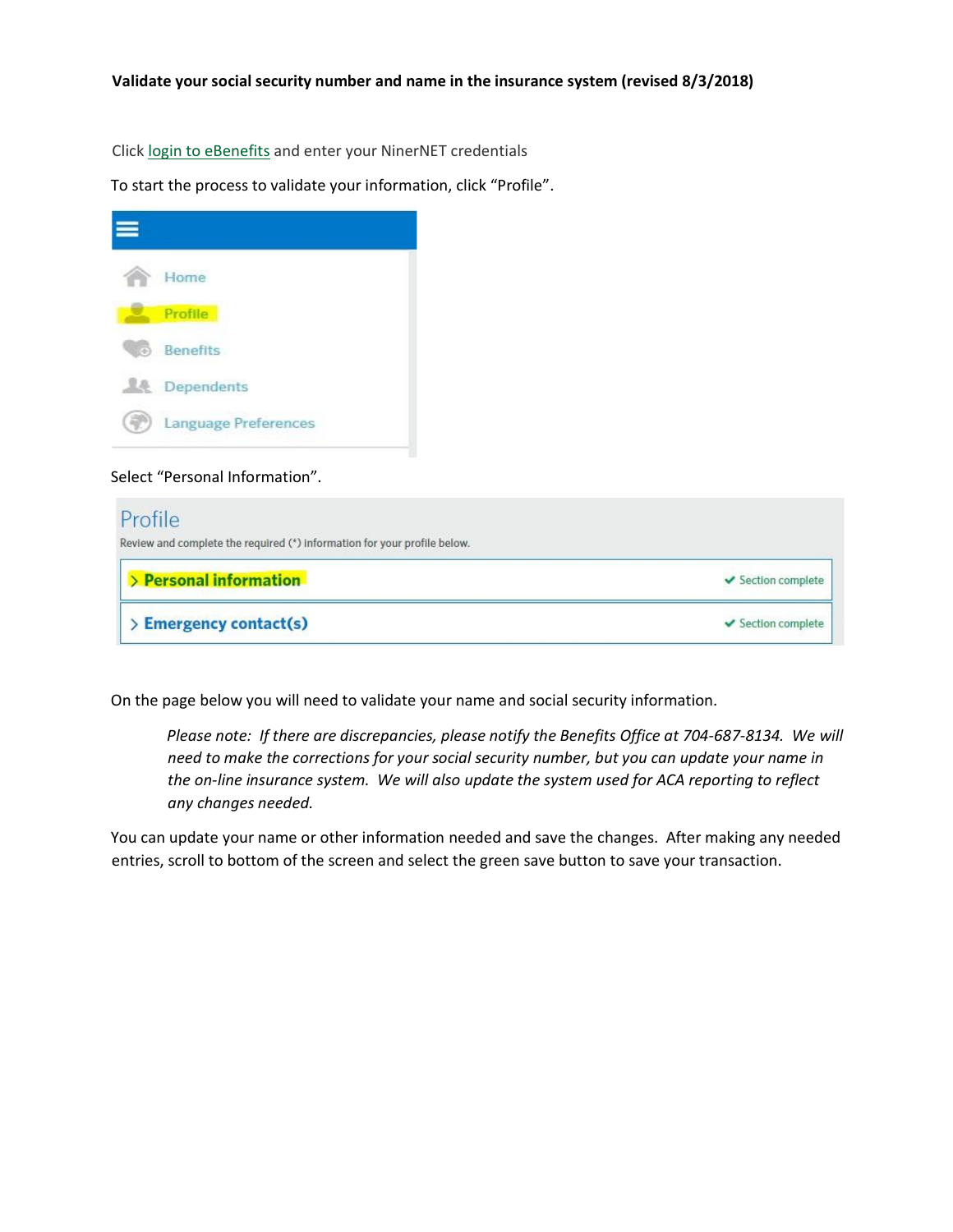## Profile

Review and complete the required (\*) information for your profile below.

| $\vee$ Personal information                                               |             |            |
|---------------------------------------------------------------------------|-------------|------------|
| Personal and demographic information<br>Effective Date of changes to Name |             |            |
| and/or Standard Address                                                   |             |            |
| 篇                                                                         |             |            |
| First Name*                                                               | Middle Name | Last Name* |

If no changes need to be made, select the back button in the top left of your screen.



Then select "Dependents" to start the process to validate the social security number and name for each individual you have listed in the system as a dependent.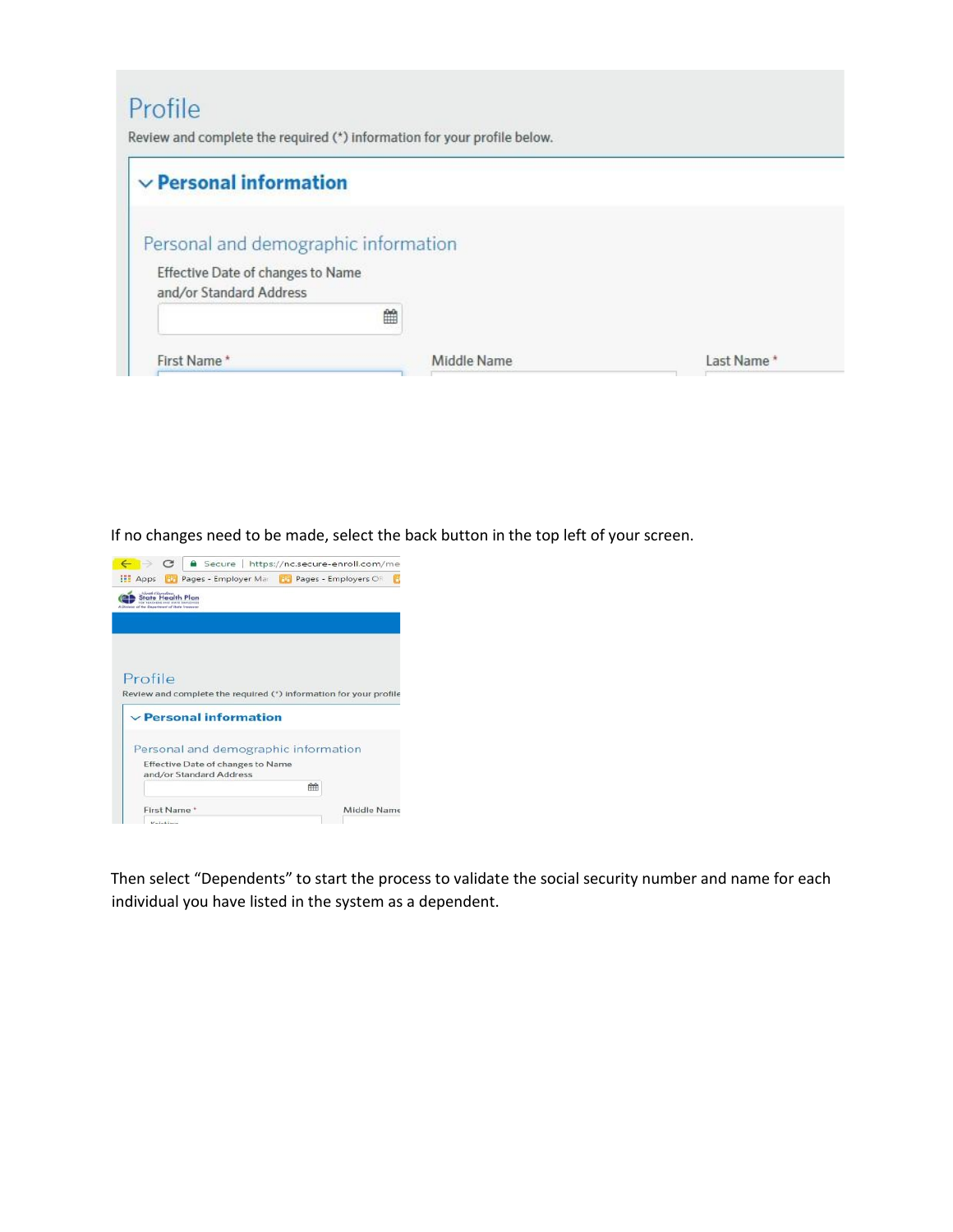

Click the blue "Edit" on the right of your screen beside their name (under the Actions) column to view their social security number and make any changes.

| State Health Plan<br>Œ<br><b>OF TEACHERS ARES STATE EAST</b><br>A Division of the Dajastineer of State Treasure |                                                        |               |        |                |
|-----------------------------------------------------------------------------------------------------------------|--------------------------------------------------------|---------------|--------|----------------|
| Dependents                                                                                                      |                                                        |               |        |                |
| <b>Name</b>                                                                                                     | Relationship                                           | Date of Birth | Gender | <b>Actions</b> |
|                                                                                                                 |                                                        |               |        | Edit           |
|                                                                                                                 | After clicking edit, the following screen will appear: |               |        |                |
| Edit Dependent                                                                                                  |                                                        |               |        |                |
| First Name*                                                                                                     |                                                        | Middle Name   |        | Last Name*     |

Scroll down on that screen to view your dependents information, including their social security number.

Make any needed changes and click the green save button (bottom left corner after you scroll down) to save your entries.

You will receive the following pop up message and need to select the blue Yes button.